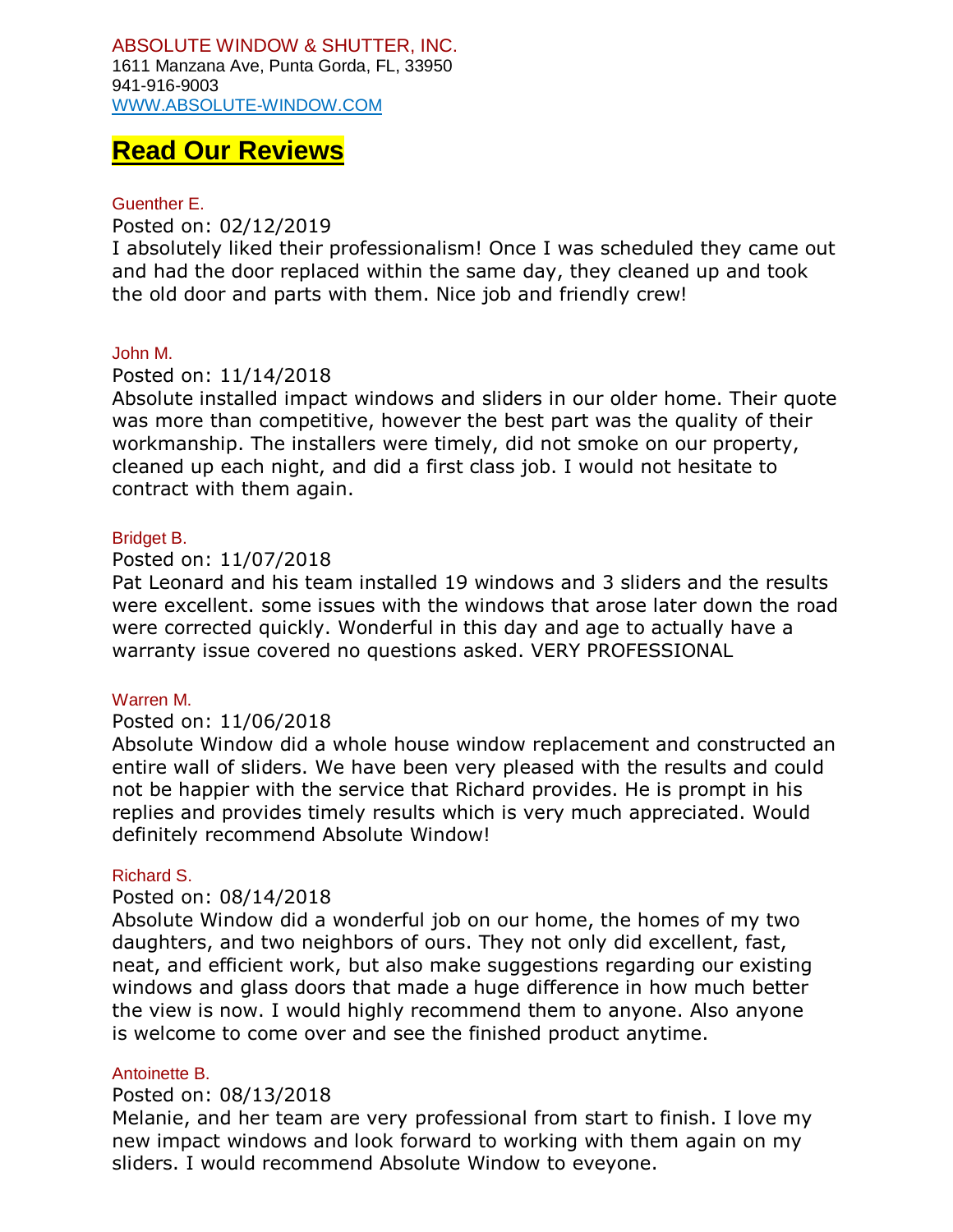# Dave F.

# Posted on: 08/13/2018

Absolute has replaced my front door, rear door and a slider all at different times and each time the install went very cleanly with minimal touchup required. The products have been top notch as well. We did impact glass in each door and slider and no longer need shutters. We're very happy with them and plan to use them to upgrade our windows in the near future.

# Richard P.

# Posted on: 08/11/2018

We did a major remodeling job on our winter home in Punta Gorda. We replaced all the original windows with impact glass. We researched window companies and options and decided to use Absolute Window. We could not be more pleased with how it all went. Melanie was a tremendous help and very knowledgeable about options and the whole process. The installation crew was quick, neat and very efficient. We highly recommend Absolute Window if you are considering any window work.

## Derek M.

## Posted on: 08/10/2018

Replaced my windows and doors all around. Outstanding advice and service all round. Both the office team and field crew were excellent. I strongly recommend without hesitation.

# VICTOR S.

# Posted on: 08/10/2018

WE DID OUR WINDOWS IN TWO PHASES. GREAT WORKMANSHIP ON THE PRODUCT AND THE INSTALLATION TEAM WAS GREAT ALSO. THEY CLEAN UP ANY MESS AND ALSO CLEAN THE NEW WINDOWS TOO. CALL THEM, THEY'LL WORK W/ YOU AND YOUR SCHEDULE.

# Mark G.

#### Posted on: 03/14/2018

Had all of my windows and doors replaced with PGT impact windows. Tim and Tracy were professional and went above and beyond to make sure everything was perfect. I highly recommend Absolute Window!

#### Augustine M.

#### Posted on: 12/23/2017

I am extremely pleased with my interaction with everyone at Absolute Glass. Their workmanship is exceptional. Bill Hensen install 18' of impact sliders and a 6' slider for us. I appreciate their dedicated service. I was employed by a company in Boston for 50 years. 10years in the construction division building high rise office buildings, major hotels and residential and condo unit. A billion dollar company. For 40 years in charge of their Propert Mgt Co and several years as SVP before retirement. I know how to hire a good Contractor. It's good dedicated employees of these contractors that made our company so successful. Ninety Eight percent of our employees worked for us over 30 years or more. Absolute has to be congratulated, and I know what I am talking about. Hats off Pat Leonard and staff and field employees. Gus Medeiros

# Hermine M.

# Posted on: 11/30/2017 Had my windows replaced to hurricane safe glass. Next hurricane season I will not be worried!

# Glenn P.

## Posted on: 08/15/2017

Bill Henson repaired and replaced a door knob for us in Punta Gorda this morning. (He also installed windows and doors previously) Bill is polite and thorough. His careful and friendly work is appreciated.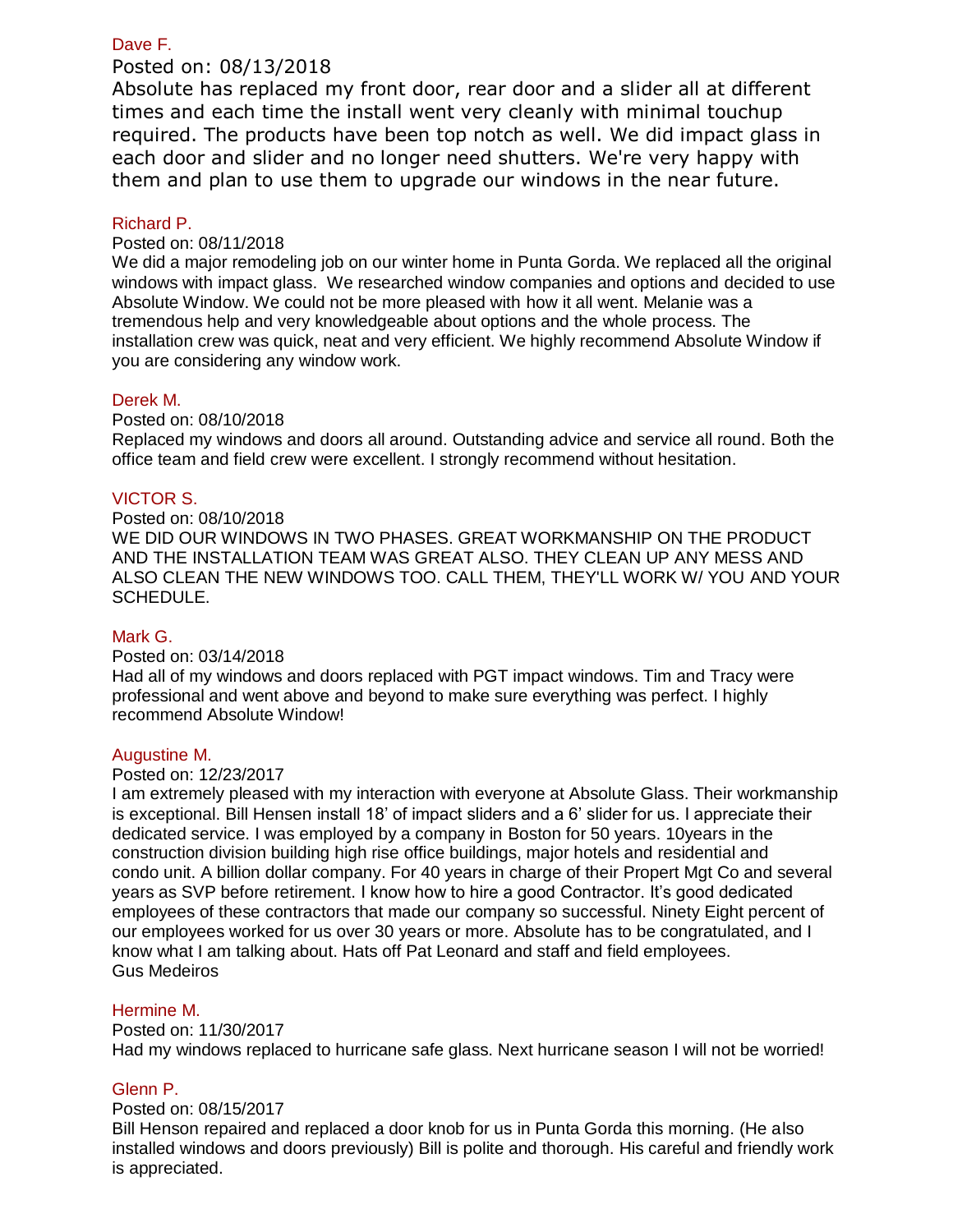#### Paul M.

# Posted on: 01/18/2017

I'm very happy with the window and door project performed by Absolute Window. I contracted to have them put in all new windows and exterior doors as part of the renovation project for our hotel. The staff was a pleasure to work with, the installers performed quality work and I'd recommend them to anyone (commercial or otherwise) looking to do a window replacement project.

#### Britton H. W.

#### Posted on: 11/09/2016

I wanted to take a minute to thank you for the great job on the Knowles residence. I said to every Trade Partner I met that these jobs were our "break out" opportunities. We couldn't be more proud of the way each of you stepped up to the challenge and exceeded our expectations. Both the Knowles and Taylor families expressed to us how impressed they have been with our company and our trade partners and how they would do it over again. That is the kind of reputation we have strived for. Thanks to all of you, we will get the opportunity to speak with their friends and family about future custom home renovations. We look forward to growing this segment of our business and growing it with you!

## Amado A. V.

#### Posted on: 08/11/2016

Please let this letter serve as a highly rated recommendation of doing business with all of your employees at Absolute Window. From Mark Lamb who impressed us with his professionalism, integrity and excellence of customer service to Sean and his great group of installers. They are one hard working group of men who know and accomplish their installation job to perfection. We worked very well with them and they also showed great customer service in dealing with each of the unit owners. Our unit owners could not stop telling me what a great group of installers you have. Our two buildings at Country Club Condominiums look absolutely beautiful with the high impact PGT windows installed. Should you or any of your staff ever need a recommendation, please feel free to have them contact me directly.

# John & Christine D.

#### Posted on: 01/19/2016

Over the years we've had the pleasure of working with many good contractors but you folks are simply the best we have ever encountered. Every component of your organization seemed to pulling in sync to assure that the project went off as we desired and designed. Service is truly you middle name, or at least is should be. Whenever anyone asks us for some guidance on such work, you can rest assured that we have and will give them you name! You folks are true professionals and we wanted you to know how much we appreciate your work.

# Angie's List

#### Posted on: 11/30/2015

Prompt scheduling of estimate, best price from all the estimates secured. Windows arrived in short order and they installed everything in one day. Cleaned up after themselves.

#### Angie's List

#### Posted on: 11/30/2015

The work done was excellent. The only hiccup was that one of the sliding glass door panels had a slight defect in the glass. Took a while to get a satisfactory replacement from the manufacturer. We could hardly see the defect, but Absolute found it and was not going to accept that quality from the supplier. I will definitely look at them when I need further work done.

# Angie's List

Posted on: 11/10/2015 Great job, great customer service. Would use them again.